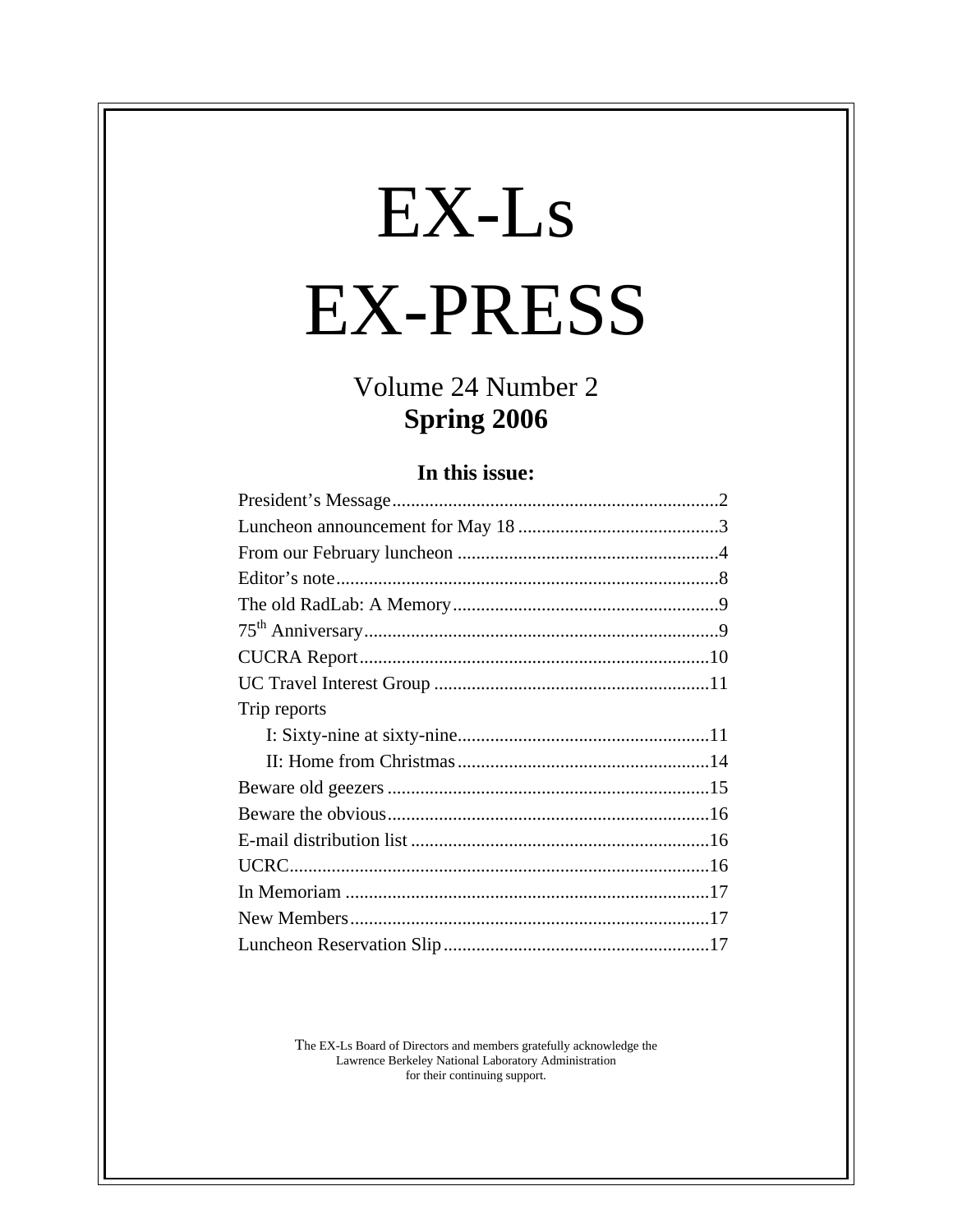Volume 24 #2: Spring 2006 (Published April 2006)

#### **President's Message John Kadyk**

As we approach the date of our next luncheon, I try to imagine whether the sun will be shining once again some day, and the flowers blooming and the birds singing. Today (Easter), that is hard to imagine, with rain and wind still in control. We all know that there has to be a summer sometime this year, warm and dry, but that seems now far away and approaching only very slowly. March was the wettest month on record, I heard, with more days of rain than ever before. However, this year should be a good one for seeing wildflowers.

I think we all enjoyed the talk at the February luncheon by Bob Stokstad about his neutrino experiment at the South Pole. It seemed much warmer in Berkeley after seeing his pictures of how work is done when the average daytime high temperature outside is minus 25 degrees Fahrenheit, and when their "autumn" weather arrives in late February, the high temperature drops to minus 40 degrees, perhaps with winds (well, at least there is no rain). So not to complain about our local weather. Janis Dairiki has contributed a nice summary of Bob's talk in this newsletter, with highlights of the work going on down there at the bottom of the earth.

This is the centennial of the "big one", along the San Andreas fault, on April 18, 1906. An interesting history and detailed description of the quake and its effects on San Francisco has recently been published in a book by Simon Winchester (well-known for many other popular non-fiction books, such as *The Professor and the Madman*) entitled *A Crack in the Edge of the World* (pub. 2005). We are due for another quake of 6.7 magnitude or larger with about 30% probability in the next 30 years on either the Hayward fault (going through Berkeley) or the San Andreas, and so about 60% probability total. However, I recently heard that the Hayward quake is more likely. Either is likely to be centered much closer to the Bay Area than the 1989 Loma Prieta quake, and at least as strong, and so much more damaging. I hope all the EX-Ls have had their homes retrofitted.

Speaking of anniversaries, this year is the  $75<sup>th</sup>$  anniversary of the Radiation Laboratory, now the Lawrence Berkeley National Laboratory, and many activities and celebrations are being planned. I think that you've already heard that contributions to these events are being solicited from us old-timers, who might have memorabilia, anecdotes, etc. that could be given or loaned to help liven up the occasions (see the anniversary note on page 9; contact Ron Kolb or Terry Powell).

Some of us fondly remember the joyful  $45<sup>th</sup>$  and  $50<sup>th</sup>$  anniversary celebrations. Also, our August luncheon (Aug. 17) will be planned with special emphasis on the celebration of the Lab's anniversary (the Official founding date is Aug. 26, 1931).

Members are encouraged again to join the increasingly large group who are allowing their email addresses to be used when needed for announcements, etc. [continued on Page 8.]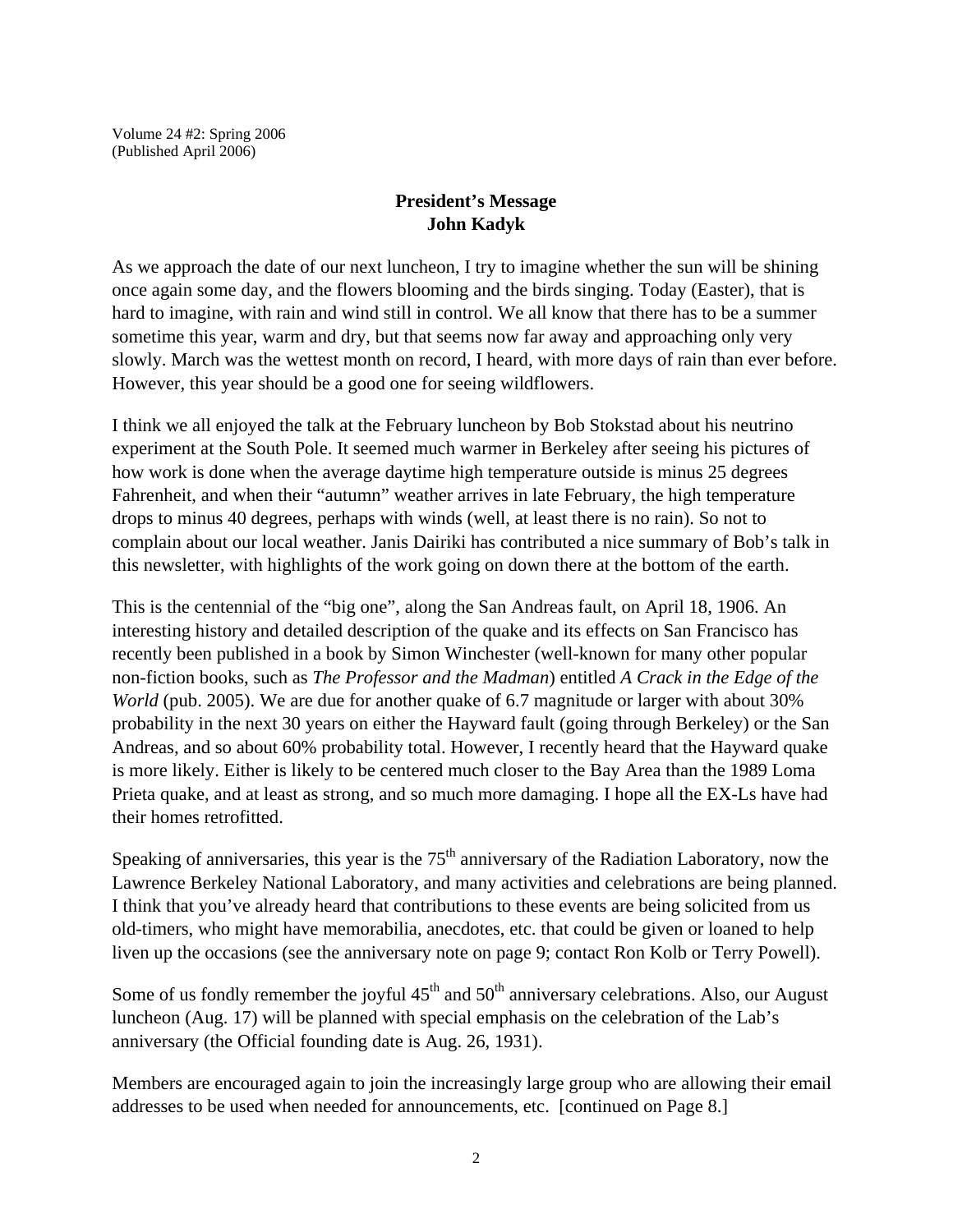

## **2006 Spring Lunch**

| <b>Date:</b>         | Thursday, May 18, 2006                                                                                                                                              |  |
|----------------------|---------------------------------------------------------------------------------------------------------------------------------------------------------------------|--|
| <b>Where:</b>        | <b>Spenger's Fresh Fish Grotto</b><br>1919 Fourth St.<br><b>Berkeley</b>                                                                                            |  |
| Time:                | <b>No-host Bar: 11:30 AM</b><br>Lunch Served: 12:00 Noon                                                                                                            |  |
| <b>Speakers:</b>     | Linda Maio – Berkeley City Council (and former LBNL employee)                                                                                                       |  |
| Subject:             | The Mysteries of Local Politics: How LBNL Prepared Me for Public                                                                                                    |  |
|                      | Service. >>>Come prepared with questions!!!<<<                                                                                                                      |  |
| Menu:                | Bay Shrimp Louie Salad/1000 island dressing (with cup of chowder)<br>Sole Parmesan (with dinner salad)<br>Flatiron Steak w/ mushroom demi-glaze (with dinner salad) |  |
| Cost:                | \$20 per person (PREPAID)                                                                                                                                           |  |
| <b>Reservations:</b> | Please make checks payable to EX-Ls. Send to<br><b>Vicky Jared</b><br>4849 John Muir Road<br>Martinez, CA 94553                                                     |  |

**Spenger's management policy makes it absolutely imperative that they receive reservations by May 15, 2006**

**(Reservation slip on last page)**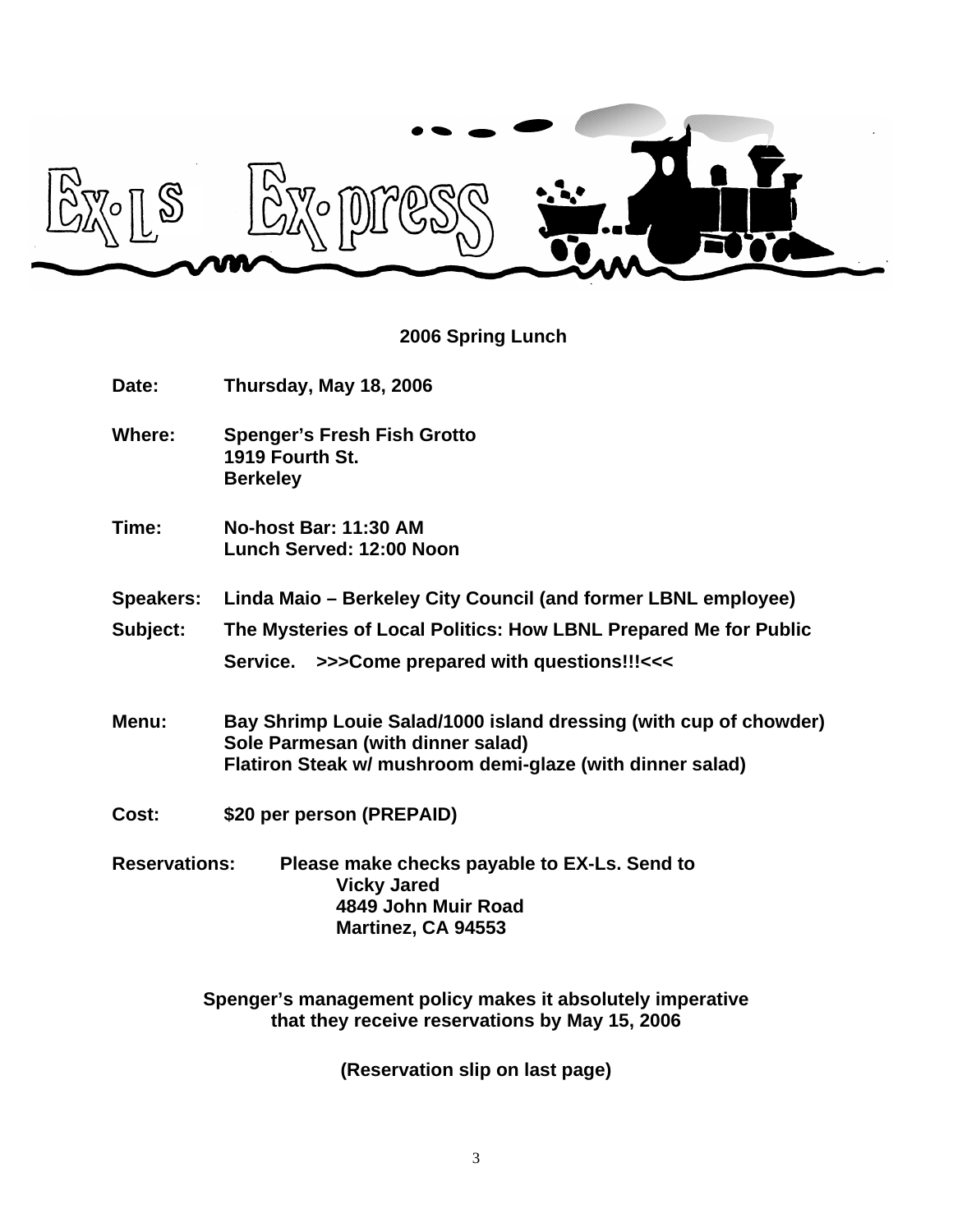#### **From our February lunch**

*Reported by Janis Dairiki, EX-Ls First Vice-President*: Our speaker was Bob Stokstad, senior physicist in the LBNL Nuclear Science Division and head of the Institute for Nuclear and Particle Astrophysics. He spoke to us about IceCube – a neutrino telescope at the South Pole. He also shared with us what it is like working at the South Pole.

#### **The Neutrino**

Bob began by introducing the neutrino and its history. Early experimental results for nuclear beta decay required either an "invisible" particle or violation of the laws of conservation of momentum and energy. In 1930 Wolfgang Pauli postulated the existence of the neutrino to solve this problem and said, "I have done a terrible thing – I have invented a particle that cannot be detected." However, in 1956, Fred Reines and Clyde Cowan first detected (anti) neutrinos from the Savannah River nuclear reactor. Their detector was 200 liters of water 12 meters underground; they observed 3 events/hour. Reines shared the 1995 Nobel Prize in physics for this work (~40 years after the experiment). By comparison, Bob pointed out that about the same time (in 1955) the search for the anti-proton was being conducted at the Bevatron; this work led to the 1959 Nobel Prize in physics for Chamberlain and Segre (only 4 years after the experiment!).

It was known at that time that the neutrino had no charge, "no" mass, spin  $=1/2$ , and it was weakly interacting. In the 1970s three kinds or "flavors" of neutrinos – electron, tau, and muon neutrinos – were recognized. In 2000 SNO (the Sudbury Neutrino Observatory) and the KamLAND experiment in Japan (both with participation by LBNL scientists) showed that neutrinos can change their flavor and thus do have a little mass ( $\sim 10^{-9}$  x the electron mass).

Since neutrinos interact only through the weak force, they have an enormous range. (Solar neutrinos easily penetrate a light-year of lead.) Neutrinos are detected when they collide with matter and produce fast-moving charged particles that leave tracks. Cerenkov radiation, which Bob likened to an electromagnetic "sonic boom," is an ideal way to detect neutrinos. Cerenkov photons are detected by arrays of photomultiplier tubes and the tracks of the original particles then reconstructed. Requirements for a Cerenkov neutrino detector are (1) a large volume of transparent medium (e.g., water or ice) and (2) shielding from cosmic rays. The South Pole, while not providing ideal conditions for the experimenters does provide ideal conditions for the experiment: the medium (ice) and the cosmic-ray filter (the earth itself) are already in place. All that remains is to install detectors for the interaction products (electrons, tau particles, and muons.)

Most neutrino studies to date have involved neutrinos from the Big Bang or from the sun, with a maximum energy of ~10<sup>7</sup> eV. High energy neutrinos (from  $10^9$  eV (GeV) to  $10^{15}$  eV (PeV) arise from cosmic rays in the atmosphere and possibly from WIMP (Weakly Interacting Massive Particle) annihilation, active galactic nuclei or gamma-ray bursts. Neutrinos can be used for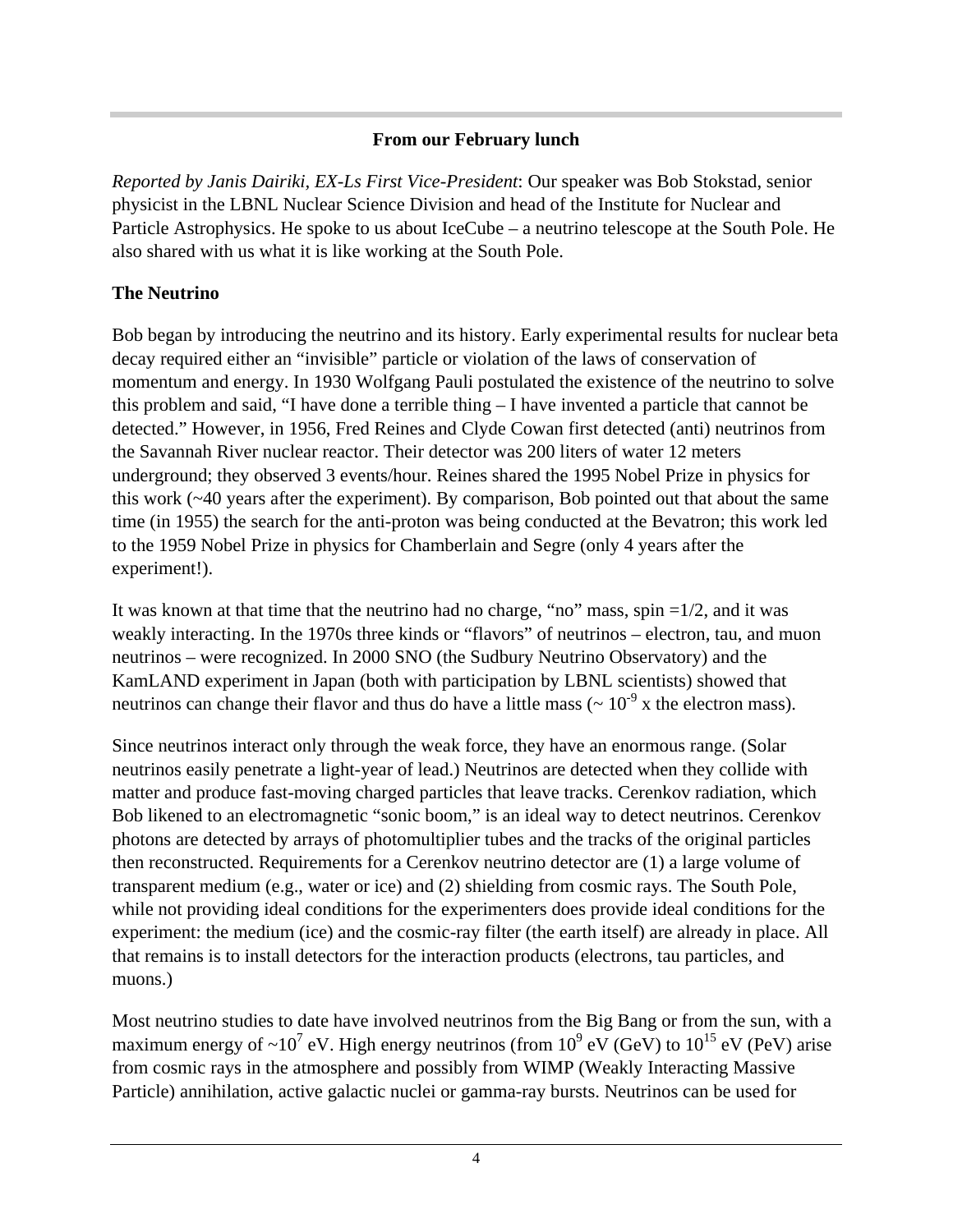astronomy because they point back to their source; they have no electric charge and are not deflected by magnetic fields nor appreciably absorbed by matter. They are produced at the same sites where high-energy cosmic rays originate. Source candidates of both the neutrinos and the cosmic rays include galactic sources (a supernova remnant or black hole with the approximate mass of the sun) and extra-galactic sources (an active galaxy or a black hole with  $10^8$  x mass of the sun). IceCube is designed to detect these high-energy neutrinos.

#### **Neutrino Detectors at the South Pole**

The first neutrino detector installed at the South Pole was AMANDA (Antarctic Muon and Neutrino Detector Array), with 19 strings of optical detectors going down ~2000 meters into the ice. Since its completion in 2000 AMANDA has observed more than 3000 neutrino events, consistent with the expected atmospheric neutrinos. No evidence has been obtained for extraterrestrial neutrinos or point sources, and no exotica (e.g., WIMPs, monopoles) have been observed up to now. So, what's next? Obviously, one needs a larger detector – to improve sensitivity and discovery potential!

IceCube is that larger detector and is now under construction at the US Amundsen-Scott station at the South Pole. When completed in 2010 or 2011, IceCube will consist of 70-80 strings, each with 60 DOMs (Digital Optical Modules) located in a volume of about one cubic kilometer of highly transparent ice situated between 1500 and 2500 meters below the surface. These sensors will detect the optical light emitted by fast-moving electrically-charged particles (electrons, muons) moving upward, each of which is the result of a collision with a high-energy neutrino that penetrated the earth. IceCube will determine the directions from which the neutrinos came and how much energy each carried.

### **Working at the South Pole**

Talk about a commute! Getting to the experiment at the South Pole takes five days – first a flight to LAX, then to Auckland, New Zealand, with a subsequent flight to Christchurch on the South Island. One then stops at the International Antarctic Centre staging area in Christchurch to get outfitted. Scientists are given warm fuzzy red jackets and everything else they need down to extra pairs of warm socks. One then flies to McMurdo Station in a C-141 or, worse, an LC-130 turboprop transport plane, which is an 8-hour flight in deafening noise The pictures of people and gear crammed inside the plane did not make one immediately want to sign up for participation! After landing on the ice runway at McMurdo, one waits for a flight to the South Pole. One of the sights in view while waiting is the hut built by Robert Scott in 1903, one of the first buildings on the Antarctic Peninsula. One then flies across the Antarctic mountains to the Amundson-Scott Station at the South Pole. You know you have arrived when you see the official marker. (Figure 1)

The original station is a huge geodesic dome which protects the trailer-size buildings inside from the wind and blowing snow. The new station (to be finished in  $\sim 1$  year) looks like a large, modern building and is built on stilts to keep it up above the snow.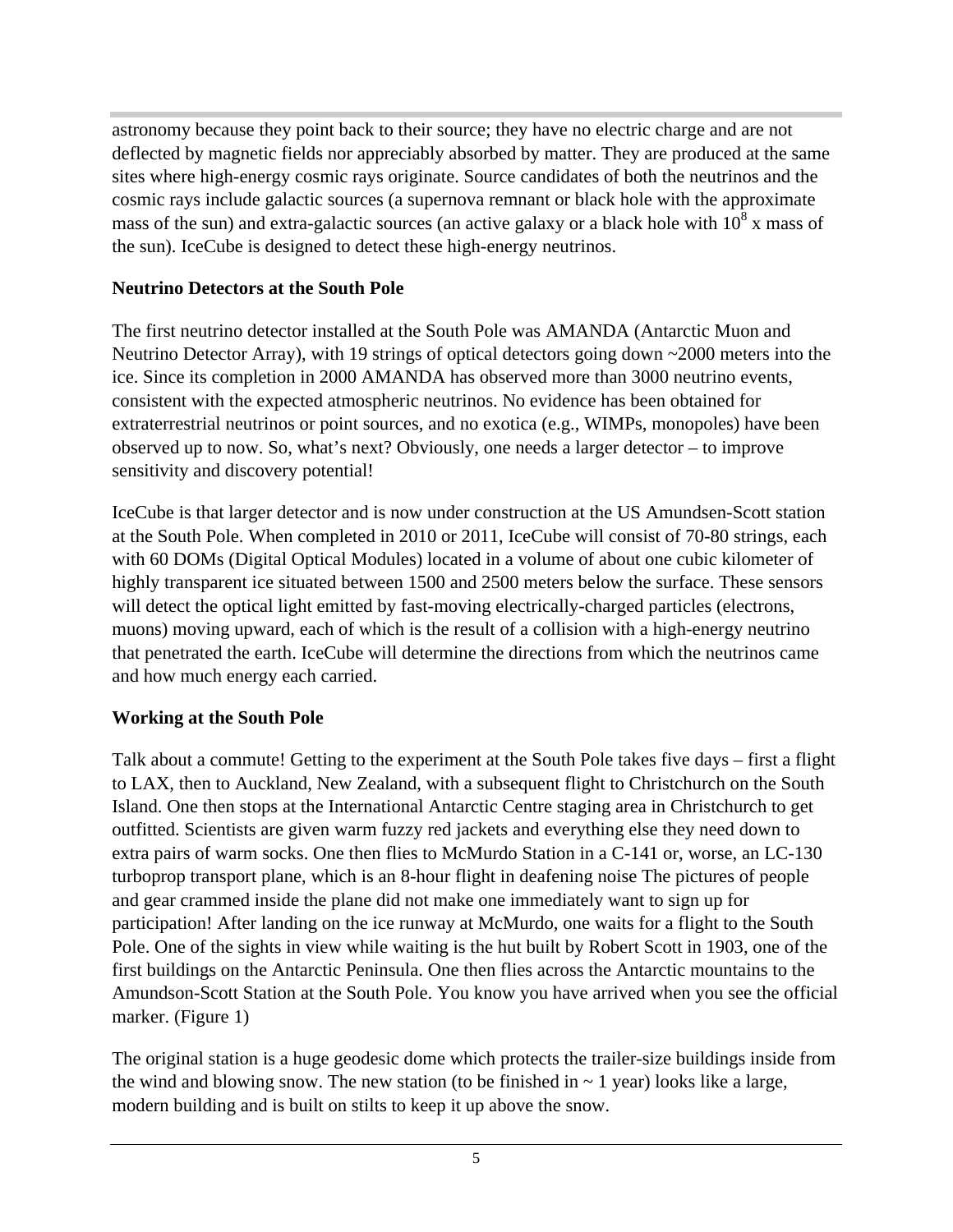A prominent part of the IceCube installation is the hot water plant and the hose used to "drill" the holes for installation of the strings of detectors. The hose provides hot water at 1000 psi and goes down to 2.5 km. The water is recycled via a second hose alongside. Once the hole is drilled, the team has 36 hours to deploy the detectors before the water starts to refreeze. Last year (January 2005), one string of 60 DOMs and four surface stations were installed; all the detectors have been performing at or above the specifications. This season (January – February 15, 2006) 8 more strings (480 DOMs) and 12 surface stations (48 DOMs) were deployed. All are working and sending data north. When the last string was deployed this year, the research team invited the manager of the South Pole station in to observe the first results (that's supreme confidence!) and all were delighted when the detectors began communicating as expected. The detectors have been built for long-term reliability as, once they're in the ice, they're there. Only time will tell the end of the story.

During the summer season (October - February 15) there are a total of  $\sim$ 350 air flights into McMurdo station. Everything must come in by plane. When a plane lands, part of its fuel is drained and used to power everything at the Station. The average high temperature during the day in the summer is -25 $^{\circ}$  F. By the end of February the average high temperature is  $\sim$  -40 $^{\circ}$ F. Anyone still there on Feb. 16 won't be able to leave until late August or October. Approximately 70 people remain at the station in the winter; the population grows to  $\sim$ 250 in the summer (limited by the number of beds).

#### **IceCube and its Goals**

IceCube is being built by an international collaboration of scientists and engineers from 23 institutions. The US funding (\$270M total) comes from the National Science Foundation; the lead institution is the University of Wisconsin-Madison. There is a large LBNL group (~30) in the collaboration; the group has several key responsibilities in the scientific and technical effort. In particular, the printed circuit board inside the DOM, with its 1500 electronic components, was designed and built at LBNL.

What do scientists hope to learn about neutrinos in the future, and by using neutrinos as messengers?

Precise information about neutrino properties – the absolute mass scale, the nature of neutrinos (is the neutrino its own antiparticle?) and the mixing matrix (which determines the oscillations). This will be studied using a variety of experiments.

In neutrino astronomy IceCube hopes to discover at least one (cosmic) point source, to map the neutrino sky, discover exotica (or rule out the models predicting them) and, maybe the most exciting goal – the unexpected!

To learn more and to see some wonderful pictures of IceCube and life at the South Pole, go to http://icecube.lbl.gov.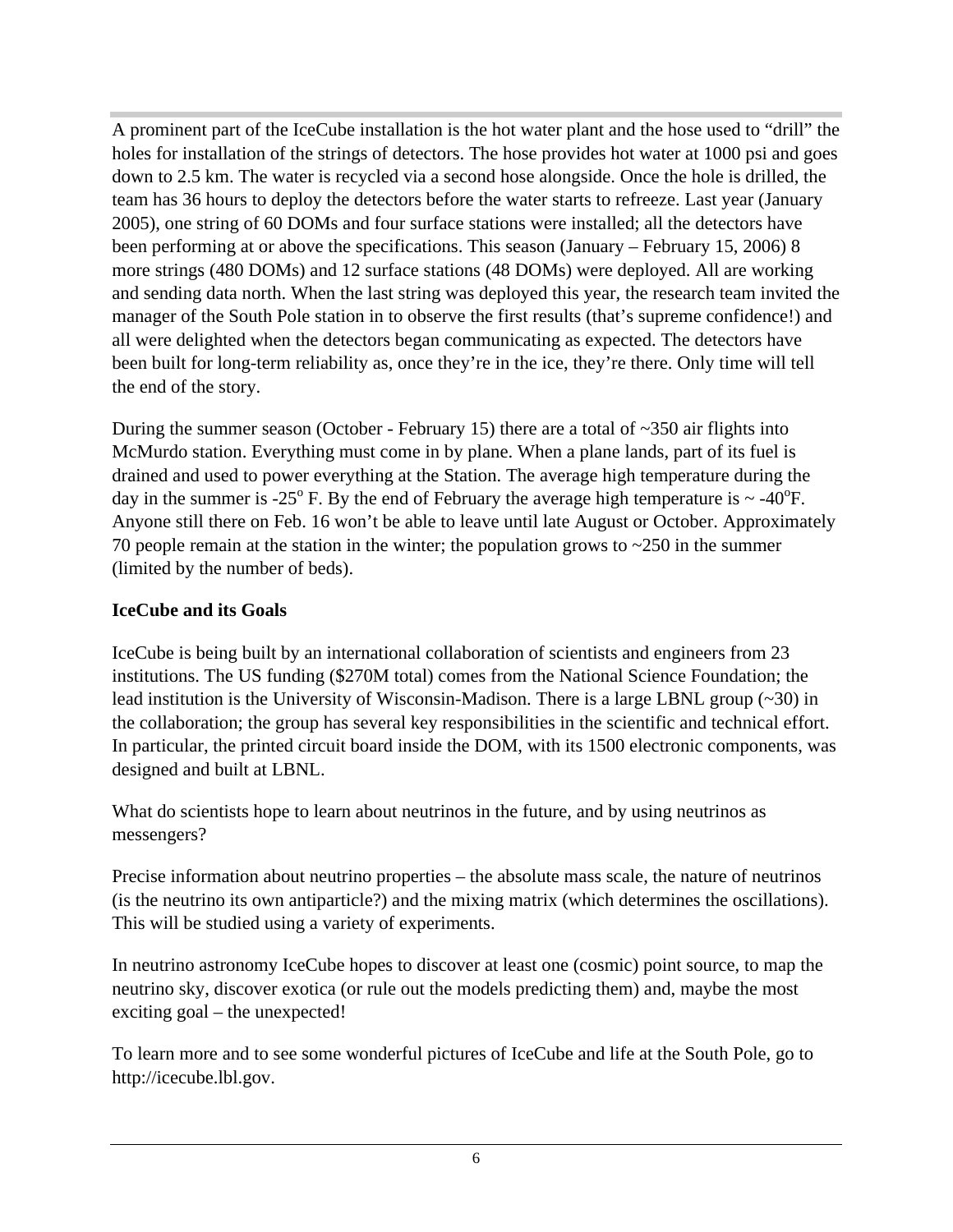

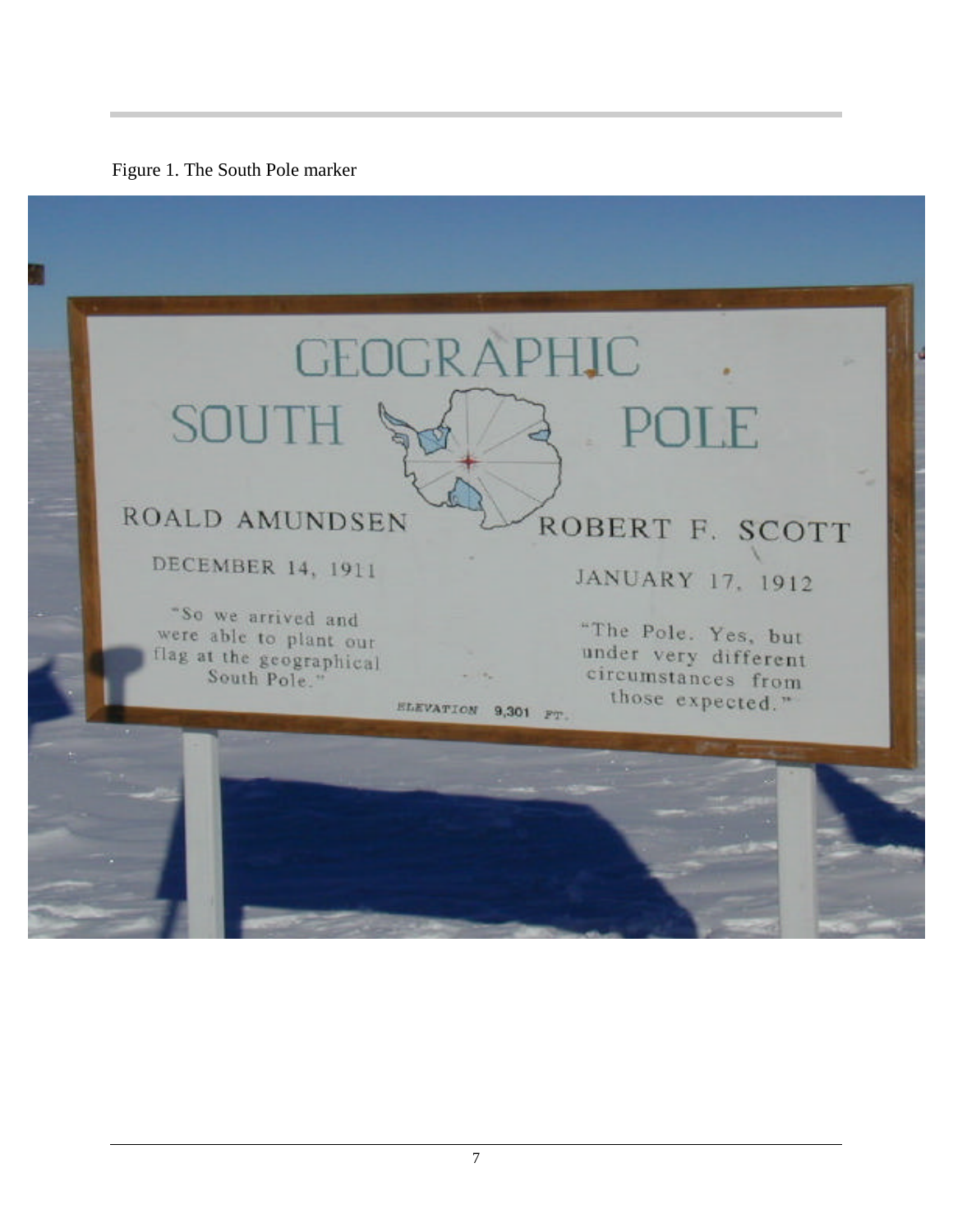| Luncheon Attendees:    |                        |                           |
|------------------------|------------------------|---------------------------|
| Jose Alonso            | Doug Drummond $\&$     | Ken Mirk                  |
| Al Amon                | Elizbeth Ulrich        | <b>Bob Mortiboy</b>       |
| Sirley Ashley          | <b>Andy DuBois</b>     | Fred Perry & Bill Ardenyi |
| <b>Bill Baker</b>      | <b>Bob Everett</b>     | <b>Conway Peterson</b>    |
| Dick Baker             | <b>Bob Fulton</b>      | Terry Powell & Martin     |
| Winnie Baker           | Lee glasgow            | Jara                      |
| Roy Benedict           | Abe & Marjorie         | Don Prestella             |
| <b>Bill Benson</b>     | Glicksman              | Sig & Cindy Rogers        |
| Gene & Myrna Binnall   | Don Grether            | Stephanie Roth            |
| Bob & Elizabeth Birge  | <b>Jim Haley</b>       | Elmer Silva               |
| Igor Blake             | Egon Hoyer             | <b>Robbie Smits</b>       |
| <b>Kay Bristol</b>     | Roger Hughes           | Dave & Sally Stevens      |
| Dick Burleigh          | Vicky & Richard Jared  | <b>Suzanne Stroh</b>      |
| Geores & Katie Buttner | John & Ann Kadyk       | Clyde Taylor              |
| Janice Button-Shafer & | <b>Bud Larsh</b>       | Louise Vogelsberg         |
| John Shafer            | Ed Lofgren             | Paul Wells & Traci Wells  |
| Per & Eleanor Dahl     | Ken Lou                | Matheny                   |
| Janice & Ned Dairiki   | Fritz & Joan Marg      | Dick Wolgast              |
|                        | Donald & Bertha Miller | Speaker Bob Stokstad      |
|                        |                        |                           |

#### **President's Message (continued from Page 2)**

The Board promises to keep your e-mail addresses in privacy, and only send messages that could be of importance to the EX-Ls. There will be a sign-up sheet at the luncheon desk for leaving your name and address, or send the required information to Dick Baker, the czar of email (by mail, since a signature is needed); see the note on page 15. If you need some other method to enlist, contact a Board officer (me, for example).

I think that this completes the important items to relate to you - - oh, I almost forgot: Vicky Jared says that we will have sole for the fish at the coming luncheon (as you know, I think, we try to alternate with salmon): Vicky is the czarina of the menu (and other things as well) at Spenger's. Also, the widely heralded shrimp scatter, which we are only allowed once per year, will probably be in November, when we expect a larger attendance, and as a nice prelude to the holidays.

Meanwhile, have fun, but be good (are these compatible?), and we'll see you on May 18.

#### **Editor's Note**

The vicarious athletes among the members will enjoy the announcement of Geores Buttner's new enterprise, while Shirley Ashley's brief note will resonate with the more nostalgic. We also provide a CUCRA report that has some tidbits of information of interest to most EX-Lers, a teaser about upcoming tours sponsored by CUCRA, one of Shirley's interesting adventures, and one or two other bits and pieces. And as always, articles or ideas for articles are welcome; the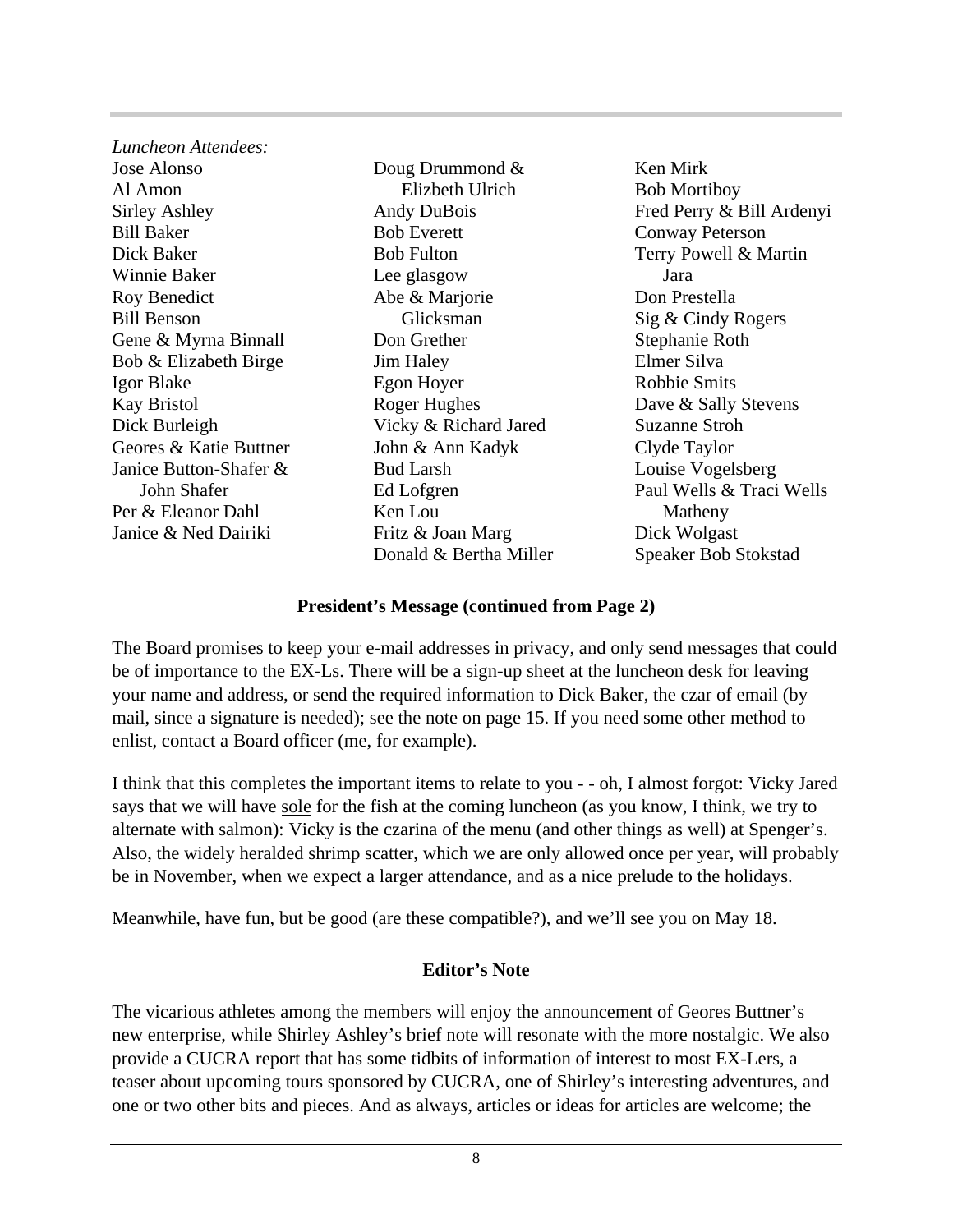deadline for each issue is ten days after the preceding Board meeting (a full year's schedule is listed on the back page). You can contact me at david\_stevens@comcast.net, at 1107 Amador Ave, Berkeley 94707, or 510-524-2904. // dfs

#### **The Old Radiation Lab (A Memory) Shirley Ashley, Octogenarian Retiree**

I just received my copy of The View (Vol. 4 No. 1) and on page 4 I saw a picture that sent me back in time and put me right there - EGAD! It must have been 58 years ago. Now I know I'm OLD but remembering about three weeks I spent in the Old Radiation Laboratory's Tool Crib on campus (substituting for a gentlemen on holiday) was a fun experience and I remember it as if it were yesterday. My job during that time was to keep track of the equipment and tools students and scientists checked out and needed for their various experiments. I worked for Stores "up on the hill" in Bldg. 7 at the time, and when my boss assigned me an "off the hill" job (on campus) it was especially pleasant because my husband (a returning WWII veteran) was a student at Cal and had classes in Hearst Mining. I was able to have our bag lunch with him on the lawn in front of that building. It was a nice holiday for me too.

## **75th Anniversary**

This year marks the 75<sup>th</sup> anniversary of the Lawrence Berkeley National Laboratory. Founder Ernest Lawrence launched the Radiation Laboratory, predecessor to LBNL, on August 26, 1931 in a small building on the UC Berkeley campus The Lab already has a new logo and Web home page design to commemorate the occasion: see

### http://www.lbl.gov/today/2006/Jan/05-Thu/01-05-2006.html

Numerous activities and events are being planned to celebrate this historic year; look to forthcoming issues of the *View* and the Lab's website for more information. One of the planned events is a "Family Day" on August 26. (We should have more details on that for the July newsletter.) The lab has asked the Ex-Ls for any photographs, mementos, stories, or anecdotes members are willing to share to add to the celebration. Please contact Terry Powell (TPowell@lbl.gov or 510 486-4387) or Ron Kolb (RRKolb@lbl.gov or 510 486-7586) if you have any contributions.

The Ex-Ls plan to have a special program to celebrate the Lab's  $75<sup>th</sup>$  anniversary at the August 2006 luncheon. Again, your suggestions and ideas as well as anecdotes and photos would be appreciated. Please contact Janis Dairiki (JMDairiki@lbl.gov or 510 486-5673). Check the Ex-Ls website (http://www.lbl.gov/ex-l-express/) for program details as they develop.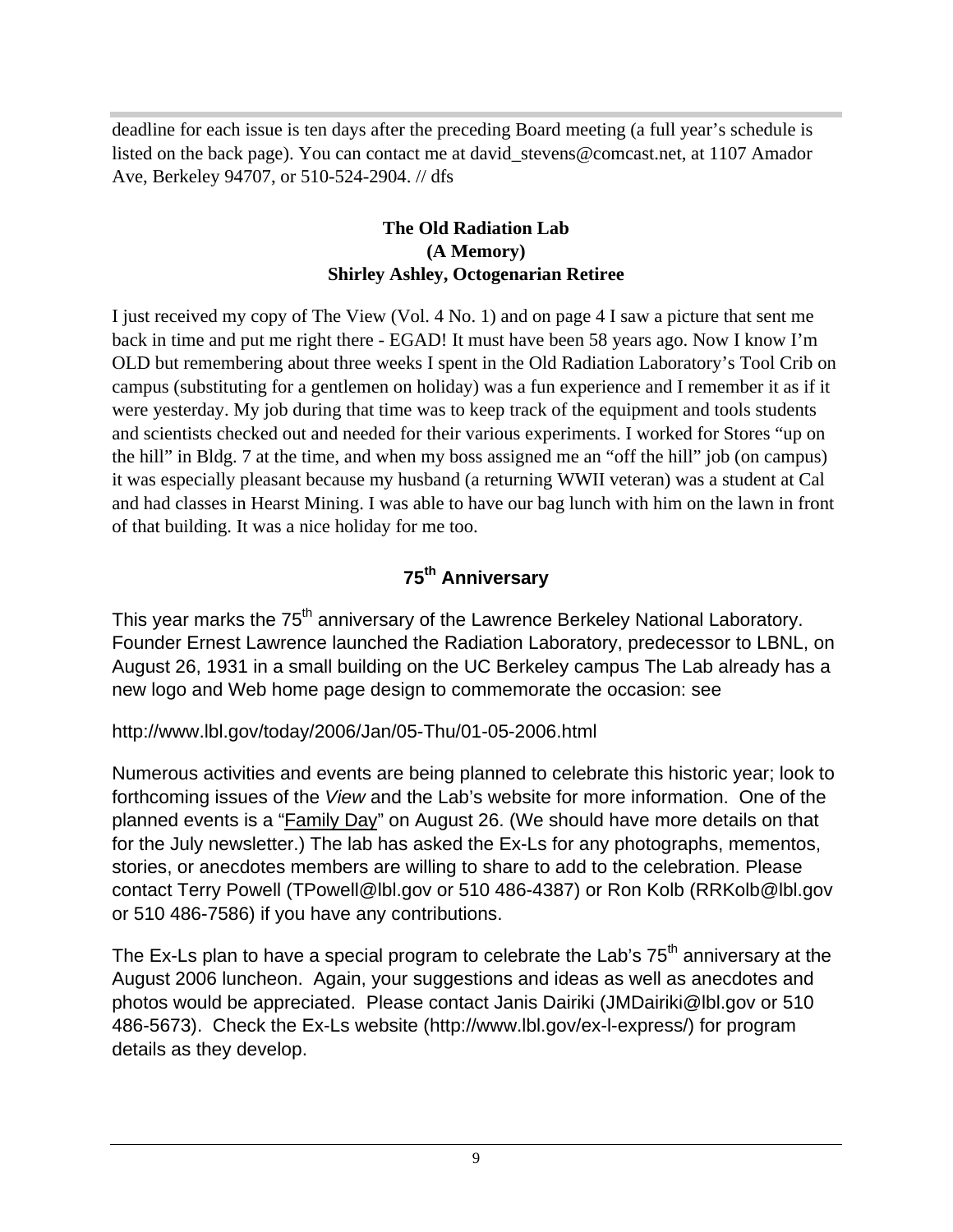#### **CUCRA Report Bob Fulton**

The Council of University of California Retiree Associations (CUCRA) spring meeting was held under sunny southern California skies, March 23, 2006, at UC San Diego. It was attended by representatives of all the campus and laboratory retiree associations, including your EX-Ls CUCRA representative, Bob Fulton.

After the usual introductions and approval of minutes, several items of interest were addressed. One was the effect of the new Los Alamos National Laboratory contract on its employee and retiree benefits, since the contract is now not with the University directly, but with a partnership of the University and its for-profit partners. In general, the UCRS assets, and I guess, PERS assets for LANL employees and retirees, will be separated from the rest of the system(s) assets. It was reported that the Regents are evaluating the issue. I found a web site that seems to address many issues important to LANL retirees: www.transition.lanl.gov. A group of LANL employees has formed the Coalition for LANL Excellence that you can Google for a non-official view of the situation.

Randolph Scott, from the Office of the President Human Resources and Benefits talked to us about the UCRS plan and recent Regent discussions of the comparisons of UC compensation with the market. Scott emphasized three points: 1) UCRP is important to UC total compensation, 2) UC is committed to maintaining the UCRP, and 3) UCRP is healthy. UC overall cash compensation lags the market by 10-15%, health and welfare leads by 10% and retirement benefits lead by more than 60%, and the Regents have decided to realign or rebalance these three components.

Of potential significance to all of us is the Regents' recent decision to reinstate contributions to the UCRS. The UCRS plan is presently funded at approximately 110% of its targeted long-term funding level, but without additional contributions it is projected to be at 85% in 2014. The Regents are now reviewing the issues of the amount of contributions, the mix of UC and employee contributions and the date of the start of contributions. However, the retirement benefits of present retirees will not be affected by any of this, nor will retirees be called upon to "contribute." We gave at the office.

But health care benefits are not as cast in stone as our retirement incomes. It was pointed out at the meeting that the federal government has provided significant funds this year under the new Medicare Part D prescription benefit for employers to continue providing drug benefits as good or better than Part D. This federal funding may not continue in the future, and could therefore provide additional pressure on our health care out-of-pocket costs. Scott mentioned that retiree health care benefits currently cost \$2.46/\$100.00 of employee compensation. This doesn't sound as bad as General Motors yet, but you can be sure this will continue to be looked at closely.

Some minor items from the meeting: it was agreed that CUCRA and CUSEA would continue to hold a joint meeting in the fall at a northern California location, this October it will be at UC Berkeley. The CUCRA bank account now includes approximately \$2300.00 received from the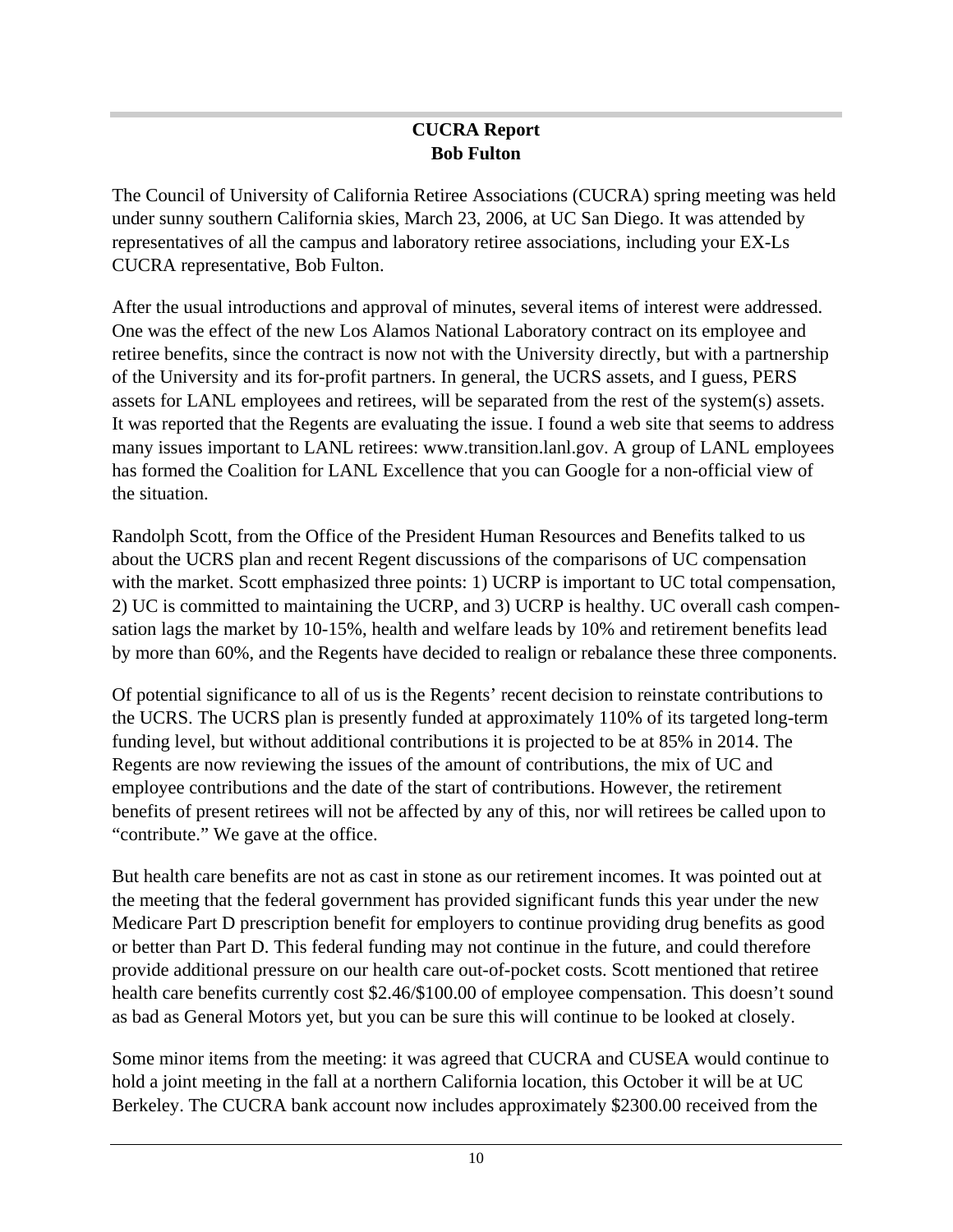UC Travel Interest Group for providing seed money for past tour packages, and CUCRA assets are now just over \$11,000.00.

#### **UC Travel Interest Group Tours for 2006 and 2007**

Rosemary Norling, UC San Diego, is again organizing tours for UC retirees. This time she has arranged for four tours during 2006 and 2007:

**Mozart's Christmas** – 8 days – December 8, 2006 **Discover South America** – 15 days – February 22, 2007 **The Best of Eastern Canada** – 9 days – June 2007 **Exploring Greece and its Islands** – 15 days – September 2007

Rosemary has arranged these tours through Collette Tours for several years, and I [Bob Fulton] have talked to a number of UC retirees who have enjoyed earlier offerings. Brochures will be available at the May EX-Ls lunch. Or, you can get more information by e-mailing Rosemary at rnorling@ucsd.edu.

#### **Trip Reports I: Sixty-nine at Sixty-nine Geores Buttner-Clevenger Preface**

EX-Ler and 2284-mile "Historic Route 66" runner at age 66, now 69, plans to run US Highway 69 to Lake Wobegon, Minnesota, from Port Arthur, Texas. To get to Port Arthur (at the gulf of Mexico near the Louisiana border) from Berkeley CA he intends to drive van Liah south to Barstow CA, traverse Historic Route 66 as far as Vinita, Oklahoma (renewing old 66 acquaintances along the way), then drive south on H69 to the start line and get a preview of potential problems on the run back through OK & TX. Route 66 & Highway 69 share the same pavement from Vinita to Baxter Springs Kansas. From there the run will be due north through Kansas, Kansas City MO, through Iowa, including Des Moines, and into Minnesota, terminating at Albert Lea Lake. Approx.1100 miles. You stop - You die. Leaving Berkeley CA 03/06/06.

### *Progress Report 1 - Prepared April, 7, 2006*

Well, made it though Texas and into Oklahoma still intact, thanx be to a flock of angels (had a close encounter with a 60-mph house on one occasion). No one could do it alone. It's been one month since leaving Berkeley and 24 days since Port Arthur, TX. East Texas's enthusiasm, encouragement, generosity, kindness, and interest about this run has created a dilemma. Now it has to be completed. Thanx to the Highway Dept. for the wide shoulders. No thanx for the cities that provide no safe space for pedestrians.

Texas Totals: miles run (and biked) 346.6; days run, 25.5: time run, 3500 minutes; number of 6.9-mile runs, 50.23; average time per run, 69.68 minutes; pace,10.06 mpm (minutes per mile).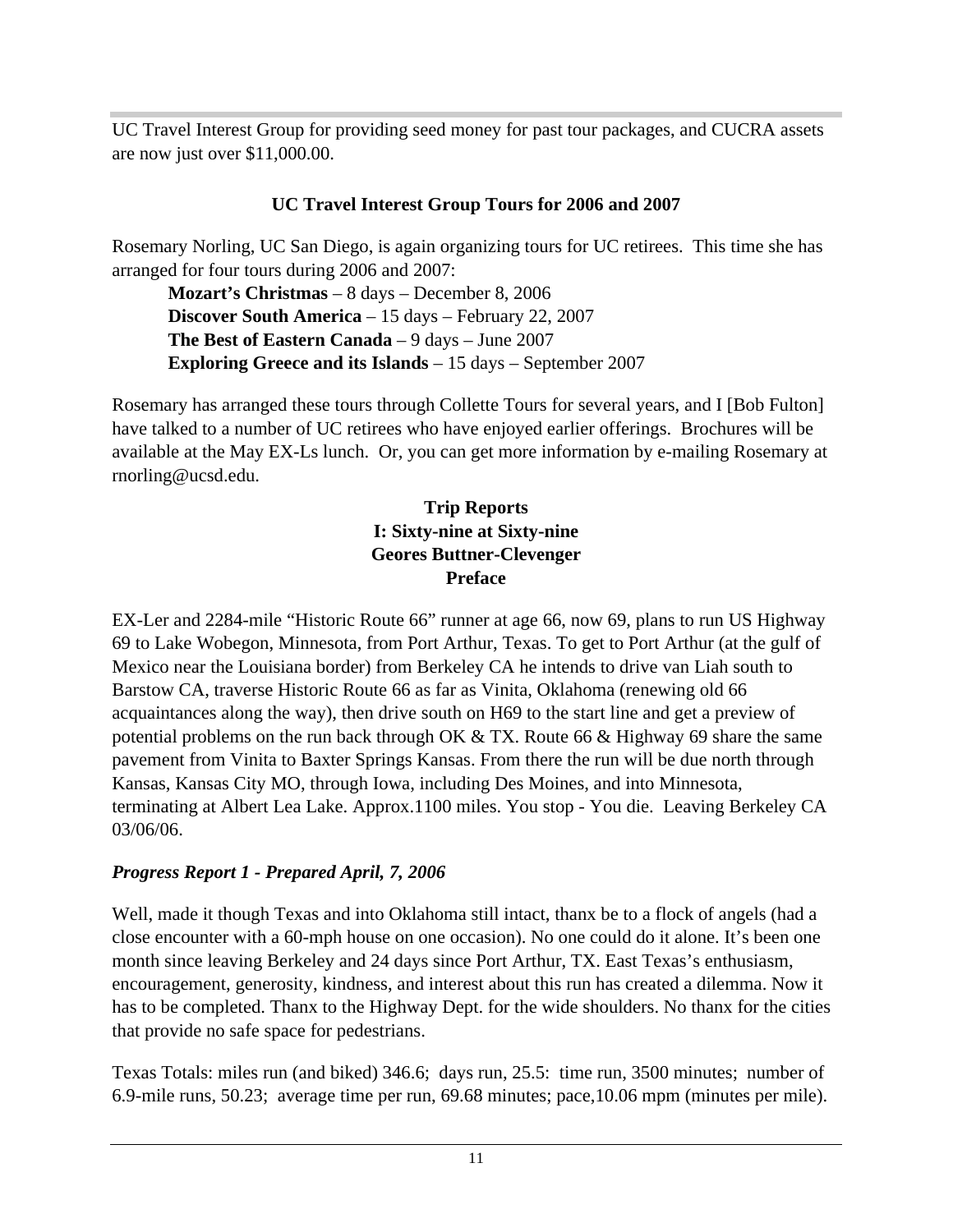Partial list of TX publications:

- 03/14; Port Arthur *News*; titled "Calif. man, 69, treks the entire length of US 69"; text by Ashley Sanders, photo by Mike Tobias.
- KFDM-TV, Beaumont; 6-o'clock news, Kevin Fitch, photographer.
- 03/15; "Quietly running along" by Dee Dixon; photo, Mark Hancock.
- 03/23; Lufkin *Daily News*; front page, titled "Acting His Age" by Hina Alam, photo Joal Adams.
- 03/28; Jacksonville *Daily Progess*; front page, titled "Man on the Run"; text and photo, Coshandra Dillard. Also appeared later in *Bullards Weekly*.
- 03/31; KMOO Radio, on-air interview with Kenny Smith, AM, Mineola.
- 04/04; Greenville *Herald Banner* front page, titled "Going the Distance"; text and photo, Milton Dabb.
- 04/05; Interview with reporter, Clara "Pokey" Kozs.
- 04/09; Sherman *Herald Democrat;* p.A6, titled "Running Man"; text and photo, Ken Studer. Also publications in Mineola *Monitor*, Rains County *Leader* and the Tyler daily.

### *Progress Report 2 - Prepared, Easter, 2006, April, 16, 2006, Checotah, OK:*

To date, since March 13, 2006 (35 days), there has been run, by a 69 year-old man, on U. S. Highway 69, 69 6.9 mile runs, averaging 69:19 minutes each. Also crossed over Interstate 40 today (three times). The fourth even-numbered one (I-10, 20, 30, & 40).

Longest single, non-stop, run: 8.1 miles. Longest 6.9 mile run: 78 minutes. Worst highway section to run on: Savanna to McAlester. Worst cities to run in: Lufkin and Terrible Tyler. Best gas station/food mart: Exxon in Bells. Best libraries: Bullard, Emory, Kountze, and Whitewright. Best radio station: KMOO, Mineola. Worst library: Durant. Best tavern; Millie's Place in Kiowa. Worst cops: Eufaula. Best cops: Kountze. Worst Wal\*Mart: Jacksonville. Best truck stop: Flying J, Checotah. Best Jack-in-the-Box: Jacksonville (next door to the worst Wal\*Mart). Best Dairy Queens: Rusk and Wells. Best pizza and buffet: Mazzini's in Lufkin. Worst pizza: Alto Shell station. Best Mex: Taco Mayo in Eufaula. Best dogs: Alba and Kingsley. Worst dog: Leonard. Best cows: Lone Oak.

Itinerary to midpoint of run (including an extra 3 miles to compensate for an errant 1- $\frac{1}{2}$ m ile run past Blu [the bicycle] with head down into the wind).

April 17, AM run: to Checotah +10.9 miles PM run; to Checotah + 17.9 18, Pryor +4.1 Pryor + 11 19 Pryor +17.9 (cross I-44) Vinita +1.8 (Rte 66) 29 Vinita  $+8.7$  (Rte 66) Vinita  $+15.6$  (halfway there!)

No two days are alike, thank goodness:

04/12, the last day of month one, 1:30PM; sitting in front of the closed, Kiowa Library, even though the sign reads "OPEN 9AM to 5PM"…But that's kind of what the morning's been like.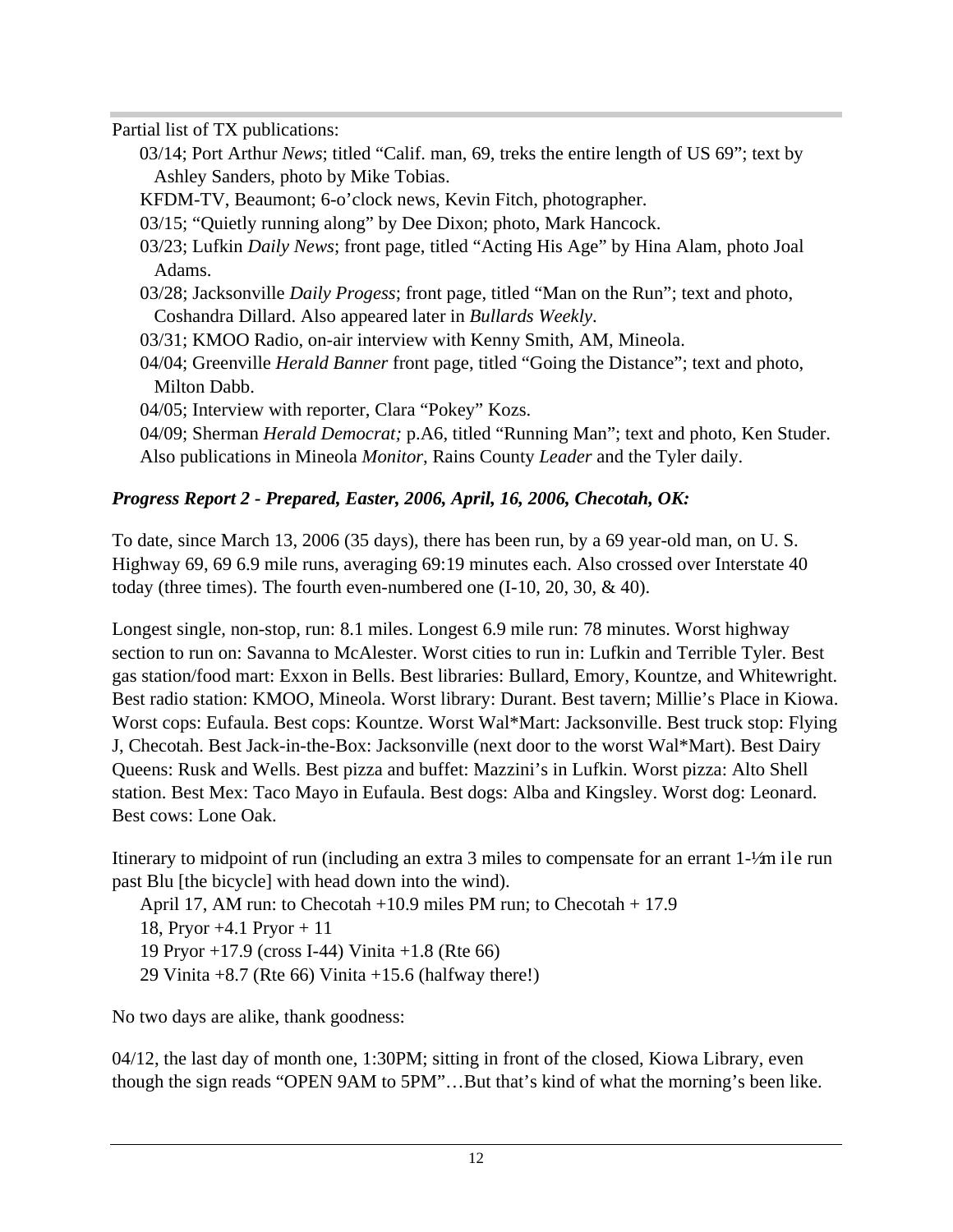Awake at 3:45 in a clearing off 69 that was parked in after dark. Started runner's oatmeal and coffee at 4AM. Ate the oatmeal then took a nap afterward with coffee on low to slowly perk. woke up in morning light and discovered that Liah was parked in a driveway. In the ensuing rush to get things in order for travel, the hot, yes HOT, coffee came down in a shockingly painful gush on the bare right foot, scalding it red, and changing the color of a goodly portion of Liah's green carpet to brown. Applied cooking oil to the cooked part of the foot and three and a half of the toes and it felt better once it was through being touched. Then there appeared to be a truck coming from the inside of the gate, so immediately drove off before having secured things properly, causing more chaos inside Liah. A glance back with glasses on showed the truck to be a cow.

Now for the donning of running shoes and socks and a plan of attack. Decided to run one-mile segments as an experiment, and so the foot could be tended to often if need be - and it did. The first three treks weren't that bad, until the water blisters began to develop. Managed to finish the 6.9-mile AM run in 68 minutes in spite of more head wind, probably because the pain helped to run faster.

Locked Blu to a guard rail and drove Liah a mile north to visit the Kiowa library before the PM run. On the way there was this suspicious looking and acting vehicle, which had pulled alongside and then dropped back behind, right behind, Liah. Moved nervously over into the left lane to get ready for a left turn and so did the follower - a little unsettling. Saw the estimated desired street a little too late to spend much time in the turning median before turning and after the turn came the siren and multitudes of flashing blue, red, and yellow lights dancing about all over the place coming from light bulbs hidden in the vehicle stalking Liah and not noticed during the cat and mouse manoeuvers. It was a very exciting 5MPH half-block chase. When the chase was finally over, officer Steve asked, "How are you today, sir?" Felt like showing him the right foot, but afraid he might see the half eaten can of mixed vegetables as well and make an arrest for eating while driving.

Well, after fidgeting around for license, registration, insurance (whereabouts mostly unknown to a blank mind), he wanted to know more. So the stack of newspaper clippings about the run was brought to his attention. After perusing a couple of them he makes a mysterious phone call on his little cell phone. Was he calling for a paddy wagon? No! He was calling the newspaper in McAlester to see if they were interested in doing a story about this 69 year-old guy he had pulled over to cite for an illegal left turn (or who knows what?) who was running the entire 1136 miles of Highway 69 and looked like Santa Claus. Finding out that the runner was headed that way, the reporter decided to do the story tomorrow. Officer Steve turned over the cell phone number of the newspaper reporter and said, "Have a safe trip, and be careful."

"Gitty-up reindeer!"

The librarian went to a funeral.

Run, walk, swim, do aerobics, MOVE! // Geores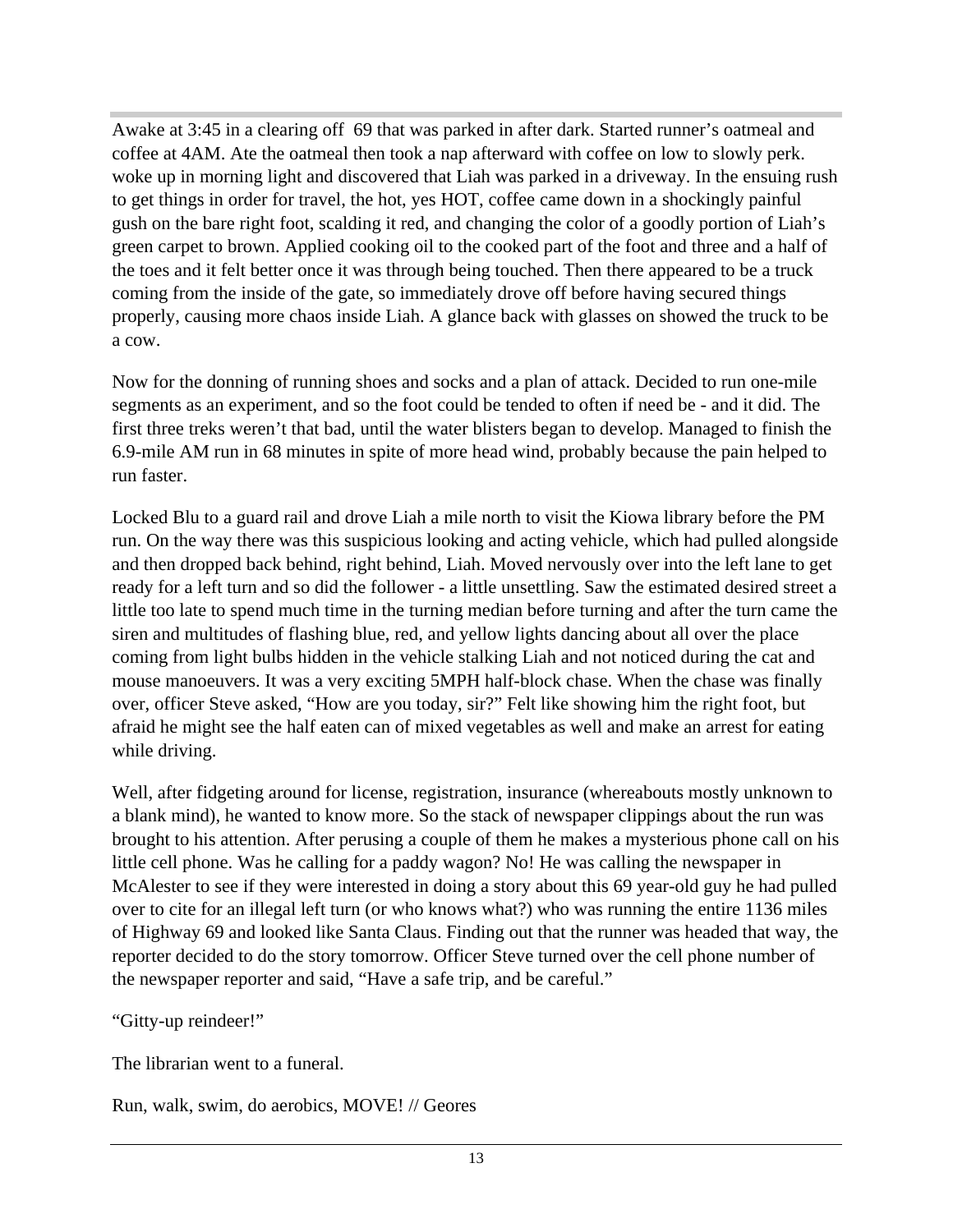A Yahoo search for *buttner-clevenger 69* will bring up more than 250 entries. [Google doesn't seem to be as interested in Geores: fewer than 70 entries. ed]

#### **II: Home from Christmas – Redmond to Richmond by Bus & Train Shirley Ashley**

The adventure began at the Redmond, OR, airport at 5:10 PM on December 28. There were nine of us busing down to Chemult to catch the train south. This would ordinarily be a comfortable ride of less than two hours, giving us plenty of time to catch the 8:10 for Oakland, but…(a) there was heavy rain, turning to snow, and then to slick ice, (b) our driver was a trainee, and (c) her boss was sitting behind her all the way. She did beautifully throughout the ordeal, but because of the lousy conditions, we didn't arrive at Chemult until 8:30.

Not to worry: the train was late. Eight hours late. (Sigh. We later found out the cause was a couple in a small sports car just outside of Seattle who tried to beat the train to the crossing… and failed.) So the driver's boss persuaded the restaurant folks to stay open until midnight so that we could eat a little something and stay warm for at least part of the time. One of the group was a charming young lady who is a professional performing artist—she sings and accompanies herself on the guitar—and we persuaded her to play a couple of her original songs…both were beautiful, as is she.

It was still snowing hard when we moved to the platform area, so the bus stayed with us and kept the engine running and the heater on, and most of us stayed inside trying to get comfortable. The "misery loves company" syndrome made it easy for us to bond, and one young man managed to hook his laptop up so we could watch a movie. That sort of worked, but the people looked like snowmen and the voices were garbled. I was sitting behind the boss and could not see very well anyway, but that suited me fine because the movie had more swear words than I had never heard and more crazy antics than I cared to watch. (I am not a prude, but this movie was truly crude.)

Well, most of the gang got restless, and about 2:30 we asked the boss how much longer we had to wait. He was able to reach Amtrak on his cell phone, but the news was not good: two more hours. (Sigh.) We took the opportunity to slither out of the parking lot and head down the highway a few miles to the closest rest stop and a potty break.

Then back to wait for the train. A train did come—several did, in fact, but they were all freight trains, VERY long, with many cars and two engines. This should not have surprised us, because freight trains take priority on most sections of track (which are owned by the freight companies, and when there is a conflict, the passenger train must move to a siding to make way for the freight; each occurrence can add another 15 minute delay).

When we finally boarded the train—more than ten hours late—the crew tried to be friendly, but the day had been too much for them, too, so they were a bit grumpy and rather abrupt as they herded us aboard and into our assigned places. (Mine was a single seat in a small compartment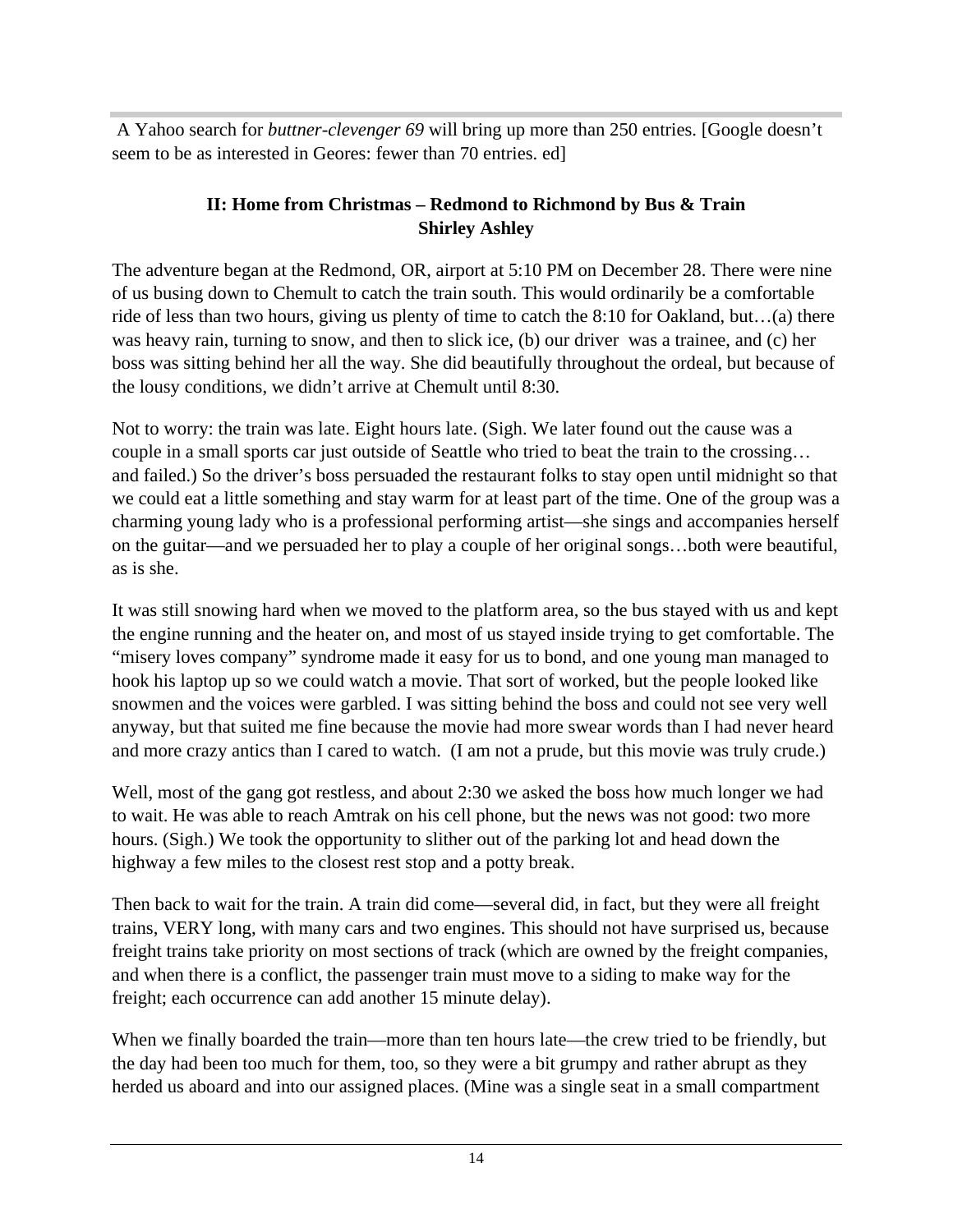with eight double seats and some stored luggage.) Well, it was dark, and the previous occupants were snoring and snuffling, and the five others from our bus adventure soon joined them, but sleep eluded me.

My flashlight was in my carry-on, which had been stashed somewhere in the pile of luggage in front of the seats. So I crept slowly through the aisle and attempted to discover how to open the door and escape. (Up until then I had no idea that I suffer from claustrophobia.) I FINALLY got out of that room and made may way up the narrow, but well-lit, stairs to the observation car. It was now nearly 5:30, so I took a window seat on the east side and waited for the sunrise. I was essentially alone: The three other people in the car were an elderly man snoring, curled up in a corner chair, and a very young couple making out in the opposite corner. (I doubt that they were even aware of me.)

And then the most beautiful sight appeared before my eyes: the sun rose and presented me with the magic of Mt. Shasta in all its glory, covered with sparkling white snow from top to bottom: no flimsy fog bank at top or bottom and no clouds above. It was so beautiful that tears filled my eyes and rolled silently down my cheeks. Truly a spiritual experience. I understand now how the Indians worshipped the sight of this gorgeous mountain peak.

Then it was 6:30 AM, and I was one of the first people to enter dining area and partake of a delicious breakfast served at a table with a white table cloth and flowers in a vase. Shortly after I was seated, a retired couple came in and were seated across from me. They were an attractive couple—both in their late 60s—a widow and widower who had recently wed and playfully jested with each other. He was quite effervescent and anxious to tell us (a retired librarian had taken the fourth seat at the table) about how they had met and mended their broken, lonely hearts, while she sat and grinned (she said only a couple of words). Later on when I saw them after we had been pushed aside for several more freight trains, his enthusiasm for Amtrak had waned, and she was trying to console him.

I was never so happy to see my son as I was that night after we finally arrived. I am glad I don't have another train trip planned until April, when I go to visit my son and daughter-in-law to celebrate her upcoming 60<sup>th</sup> birthday. I'd fly if I could convince my cousin, who is going, too, but that is not likely, as she hates to fly. So another train adventure may be in the offing. The Amtrak folks have assured me that it is very unlikely that such a long delay would happen again. We'll see.

#### **Beware of Geezers Bearing Gifts**

A tour bus driver is driving with a bus load of seniors down a highway when he is tapped on his shoulder by a little old lady. She offers him a handful of peanuts, which he gratefully munches up. After about 15 minutes, she taps him on his shoulder again and she hands him another handful of peanuts. She repeats this gesture about five more times. When she is about to hand him another batch again he asks the little old lady, "Why don't you eat the peanuts yourself?"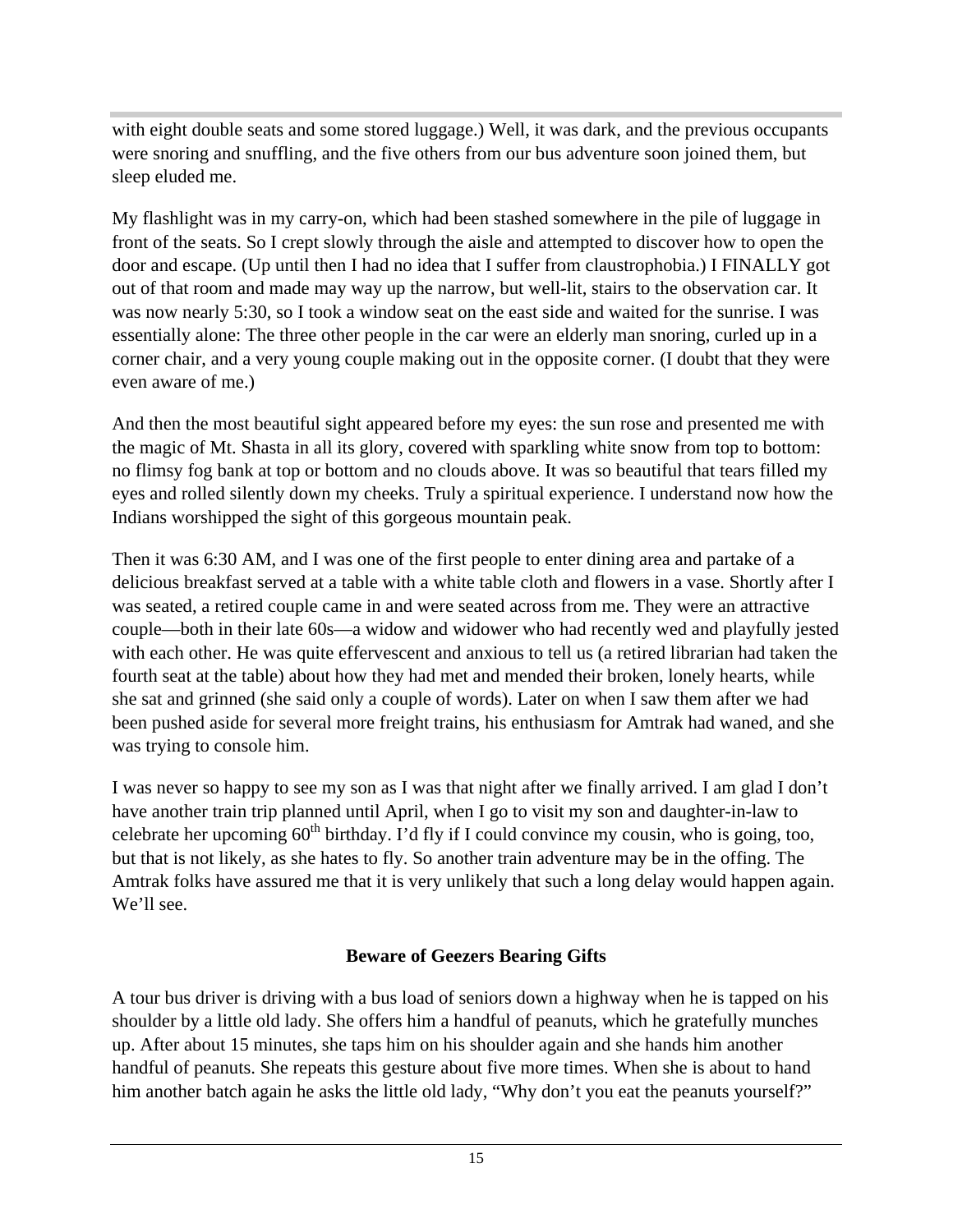"We can't chew them because we have no teeth," she replied. The puzzled driver asks, "Why do you buy them then?" The old lady replied, "We just love the chocolate around them."

#### **Beware the Obvious** *A brief quiz to see how well-educated you really are* (Answers in the July Ex-Press)

- 1) How long did the Hundred Years' War last?
- 2) Which country makes Panama hats?
- 3) From which animal do we get catgut?
- 4) In which month do Russians celebrate the October Revolution?
- 4a) In which month do Germans celebrate Oktoberfest?
- 5) What is a camel's hair brush made of?
- 6) The Canary Islands in the Pacific are named after what animal?
- 7) What was King George VI's first name?
- 8) What color is a purple finch?
- 9) Where are Chinese gooseberries from?
- 10) What is the color of the "black box" in a commercial airplane?
- 11) Who is buried in Grant's tomb?

## **E-mail Distribution List**

We have established an e-mail distribution list to be used only for late-breaking Ex-Ls news, for luncheon reminders, and to let people know when the EXPress is available on the web. Inclusion on the list is completely voluntary. If you would like to be on the list, please either e-mail our List Master (Richard Baker [robaker@lbl.gov]) or complete the form below and send it to **Dick Baker, 635 Yuba Street, Richmond, CA 94805**. (You may list up to three addresses, but note that all addresses will be used for distributions.)

Please add me to the e-mail distribution list; my e-mail address is:

Signed: \_\_\_\_\_\_\_\_\_\_\_\_\_\_\_\_\_\_\_\_\_\_\_\_\_\_\_\_\_\_\_\_\_\_\_\_\_\_\_\_\_\_\_\_\_\_\_\_\_\_\_\_\_\_\_\_\_\_\_\_

## **UC Retirement Center**

The current agreement between the Lab and the Retirement Center ends in June. The Lab pays a substantial fee to have this service and is under increasing pressure to cut costs; they may not be able to justify retaining this service if it is not well used. So if you have intended to investigate or take advantage of the services offered by UCRC but have not gotten around to it, now would be a good time to do so.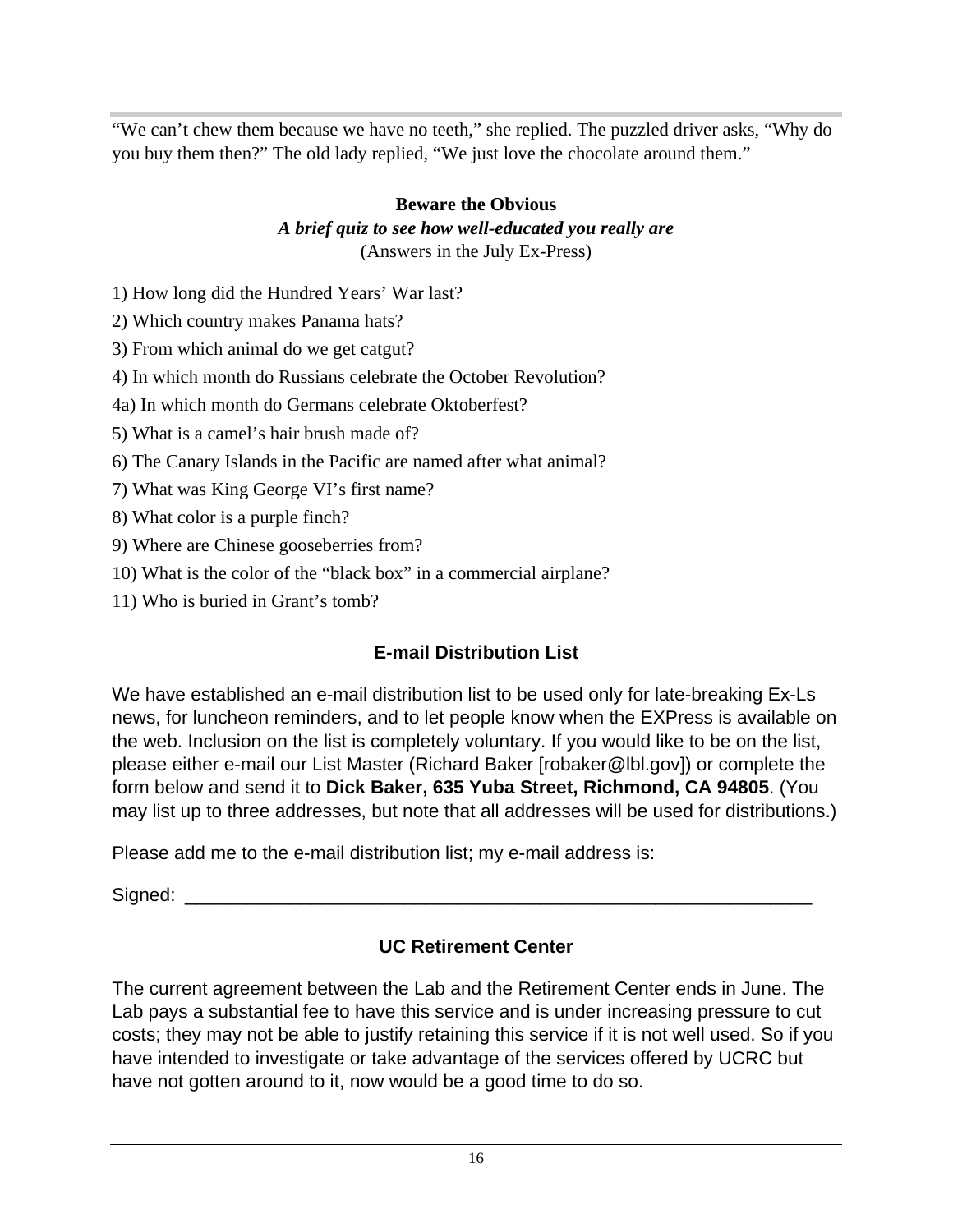| <b>In Memoriam</b>      |                   |
|-------------------------|-------------------|
| <b>Owen Chamberlain</b> | <b>Pearl Cone</b> |
| <b>Dennis Hall</b>      | <b>John Magee</b> |
| <b>William Oswald</b>   | <b>Jean Siri</b>  |

#### **>>WELCOME NEW MEMBERS<<**

**Bill Dolter Jay Marx Loren Rehbock Elizabeth Ulrich**

Membership in EX-Ls is open to all past employees of LBL/LBNL. Annual dues are \$12 per family, forgiven during the calendar year of joining for new members, and are now past due for 2006. New members, please include your name, address, phone number, and e-mail address if you wish to be included in the e-mail distribution list. Also, please include any other information you would like included in the annual membership directory, such as spouse's name, e-mail address, or fax number. Please send your check payable to EX-Ls to

#### **Bud Larsh, Treasurer 610 Devonwood Hercules, CA 94547**

| <b>SEE YOU AT THE MAY 18 LUNCHEON</b>                                                                            |                        |  |  |
|------------------------------------------------------------------------------------------------------------------|------------------------|--|--|
| To:<br><b>Vicky Jared</b><br>4849 John Muir Road<br>Martinez, CA 94553<br>Be sure to make reservations by May 15 |                        |  |  |
| From: $\qquad \qquad$                                                                                            |                        |  |  |
| I plan to attend the EX-Ls luncheon<br>$>>$ \$20pp <<                                                            | <b>PREPAID</b>         |  |  |
| I will bring $quest(s)$ . Name(s) of guest(s):                                                                   |                        |  |  |
| Salad __<br><b>Menu Choice(s):</b><br><b>Beef</b><br>Sole __                                                     |                        |  |  |
| Please make check payable to EX-Ls                                                                               | <b>Total Enclosed:</b> |  |  |